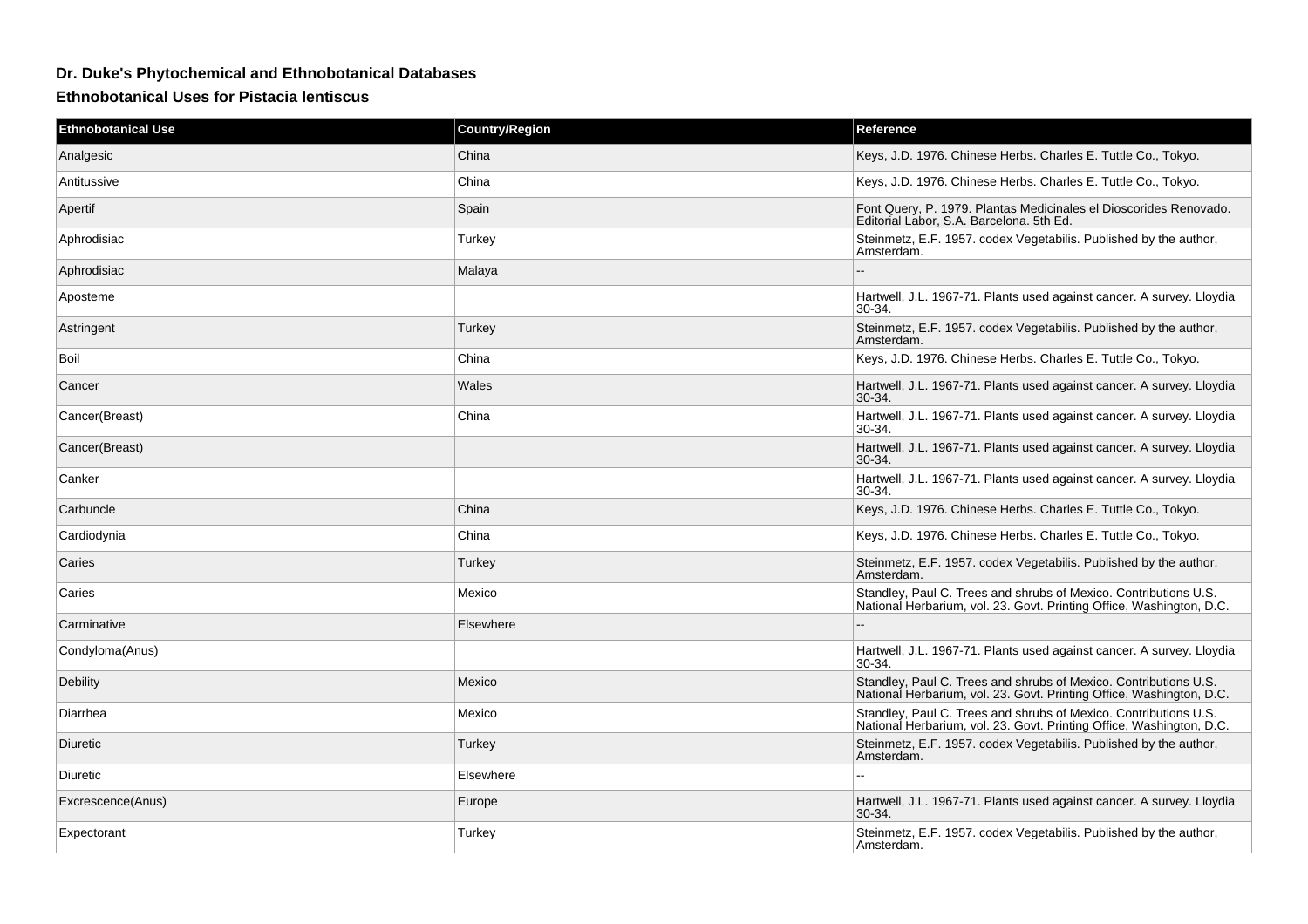| <b>Ethnobotanical Use</b> | <b>Country/Region</b> | Reference                                                                                                                                |
|---------------------------|-----------------------|------------------------------------------------------------------------------------------------------------------------------------------|
| Expectorant               | China                 | Keys, J.D. 1976. Chinese Herbs. Charles E. Tuttle Co., Tokyo.                                                                            |
| Gingivitis                | Elsewhere             | $\sim$                                                                                                                                   |
| Hair-Oil                  | Sicily                |                                                                                                                                          |
| Halitosis                 | Mexico                | Standley, Paul C. Trees and shrubs of Mexico. Contributions U.S.<br>National Herbarium, vol. 23. Govt. Printing Office, Washington, D.C. |
| Halitosis                 | Elsewhere             |                                                                                                                                          |
| Halitosis                 | Mediterranean         | Uphof, J.C. Th. 1968. Dictionary of economic plants. 2nd ed. Verlag<br>von J. Cramer.                                                    |
| Hemostat                  | <b>Turkey</b>         | Steinmetz, E.F. 1957. codex Vegetabilis. Published by the author,<br>Amsterdam.                                                          |
| Internulcer               | China                 | Keys, J.D. 1976. Chinese Herbs. Charles E. Tuttle Co., Tokyo.                                                                            |
| Masticatory               | Elsewhere             |                                                                                                                                          |
| Masticatory               | Mediterranean         | Uphof, J.C. Th. 1968. Dictionary of economic plants. 2nd ed. Verlag<br>von J. Cramer.                                                    |
| <b>Mastitis</b>           | China                 | Keys, J.D. 1976. Chinese Herbs. Charles E. Tuttle Co., Tokyo.                                                                            |
| Phymata                   |                       | Hartwell, J.L. 1967-71. Plants used against cancer. A survey. Lloydia<br>30-34.                                                          |
| Sclerosis(Liver)          |                       | Hartwell, J.L. 1967-71. Plants used against cancer. A survey. Lloydia<br>30-34.                                                          |
| Sclerosis(Spleen)         |                       | Hartwell, J.L. 1967-71. Plants used against cancer. A survey. Lloydia<br>30-34.                                                          |
| Sclerosis (Stomach)       |                       | Hartwell, J.L. 1967-71. Plants used against cancer. A survey. Lloydia<br>30-34.                                                          |
| Stimulant                 | Elsewhere             |                                                                                                                                          |
| Stomach                   | Mexico                | Standley, Paul C. Trees and shrubs of Mexico. Contributions U.S.<br>National Herbarium, vol. 23. Govt. Printing Office, Washington, D.C. |
| Stomachic                 | Turkey                | Steinmetz, E.F. 1957. codex Vegetabilis. Published by the author,<br>Amsterdam.                                                          |
| Sudorific                 | Turkey                | Steinmetz, E.F. 1957. codex Vegetabilis. Published by the author,<br>Amsterdam.                                                          |
| Tumor                     | Venezuela             | Hartwell, J.L. 1967-71. Plants used against cancer. A survey. Lloydia<br>30-34.                                                          |
| Tumor(Fauces)             |                       | Hartwell, J.L. 1967-71. Plants used against cancer. A survey. Lloydia<br>$30 - 34$                                                       |
| Tumor(Intestine)          |                       | Hartwell, J.L. 1967-71. Plants used against cancer. A survey. Lloydia<br>$30 - 34$                                                       |
| Tumor(Lachrymae)          | Egypt                 | Hartwell, J.L. 1967-71. Plants used against cancer. A survey. Lloydia<br>30-34.                                                          |
| Tumor(Parotid)            |                       | Hartwell, J.L. 1967-71. Plants used against cancer. A survey. Lloydia<br>30-34.                                                          |